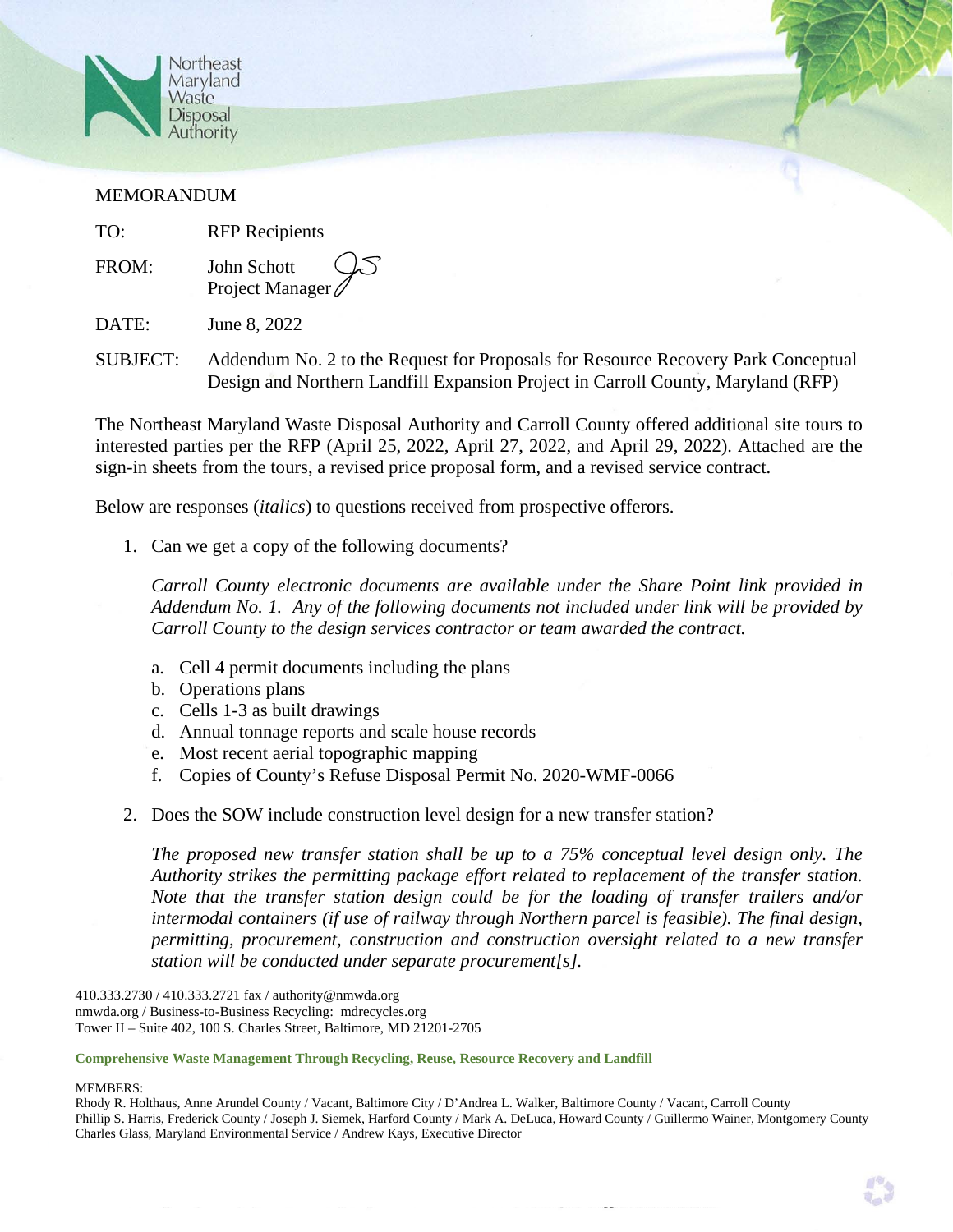3. Paragraph 9. Schedule (RFP p. 28): Reference is made to "Table 2", which is not found in the RFP documents. Please provide Table 2.

*A draft of the planning/design schedule is not included. Disregard reference to Table 2.*

4. Second paragraph of 1.1 Purpose (RFP p. 4): Please define which "surrounding jurisdictions" should be considered.

*There is no limitation to the number or location of jurisdictions that may be considered. However, the focus shall be on the Authority's member jurisdictions (Anne Arundel County, Baltimore City, Baltimore County, Carroll County, Frederick County, Harford County, Howard County, and Montgomery County). Carroll County will entertain public and/or private partnerships.*

5. Paragraph 1.3.3 (RFP p. 20): How many observers should we assume are needed? Are their vantage points where one person can observe multiple activities, or should we assume one person per activity?

*After the site visit to observe current layout and operation processes, the Offeror awarded contract shall propose staffing and potential locations that will allow for data capture. No more than one observer is allowed in the scale house at any time.*

6. Paragraph 2.1 (RFP p. 20): Are the "Homeowner waste and recycling drop off" (item 2.1.1), and "consolidated homeowner use area" (item 2.1.4) two different areas? These are also listed on RFP p. 23, (items 3.2.3 and 3.2.4). Please clarify what is intended.

*Yes – They are two different areas. The "Homeowner waste and recycling drop off" are the current locations and the "consolidated homeowner use area" is the preferred future location for waste and recycling drop-off.*

7. Paragraph 3.4 (RFP p. 24): Please clarify what is meant by "a breakout for expandability provisions".

*Include a discussion of design features (e.g., utilities [extra breaker space, extra conduit, extra room in the Motor Control Center for future projects, space for EV plugins, etc.], temporary space configurations, design for demolition and expansion) that will allow for expansion of planned use or new uses of the facilities.*

8. Paragraph 6.3.4, last sentence (RFP p. 26): Are three (3) meetings per month intended?

*No. While much of the progress reporting may occur online, the Authority wants to have budget and planning for three in person meetings (not including kick-off meeting) to allow for review of drawings or site walks.*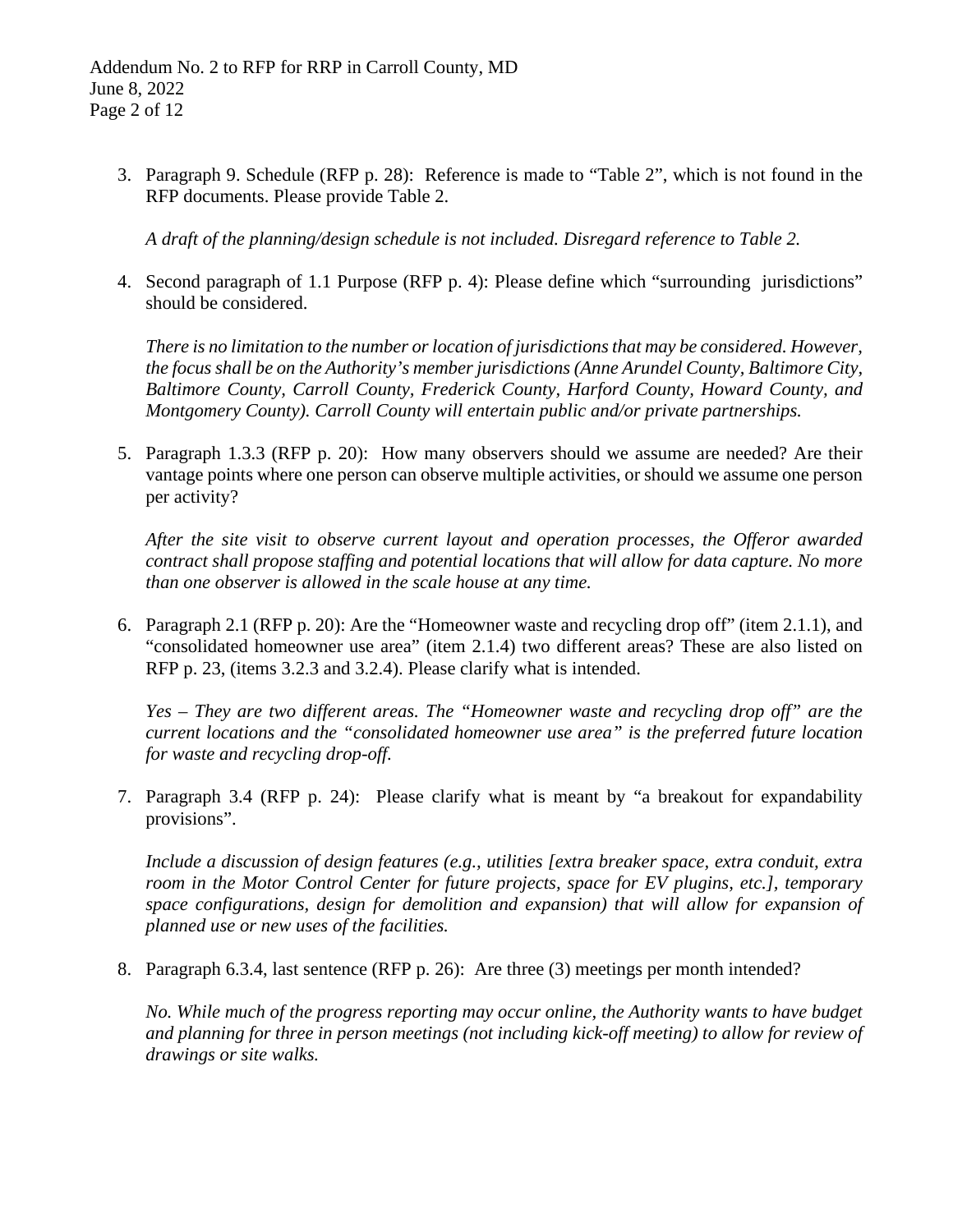9. Exhibit 2 (RFP p. 30): Are there columns missing for Tasks 4, 5, and 6, or are we only pricing Task 1 through 3?

*See attached revised pricing form.*

10. Is the last column, "Total Cost" in the "General Rate Sheet", and in the "Price Proposal – Summary Sheet" intended to be for the entire 8-year contract term referenced in Paragraph 2.2 (RFP p. 9)?

*Contractor is only proposing on the 1st Billing year (2022 dollars). CPI per service contract will be used to adjust the out years of the project.* 

11. Item 5, last sentence (RFP p. 43): Please provide a map showing location/depth of previous soil borings, as well as soil boring logs.

*The soil boring logs on the Thompson/Kennel property east of Northern Landfill are provided under the link (County Specific Data) referenced in Addendum No. 1. No map is available.*

12. Please provide an assumed number and depth of borings for estimation, since we will not know the area of horizontal expansion until it is designed under this contract.

*No assumed number and depth of borings will be provided. Offerors shall use their professional judgement based on their experience with similar projects.*

13. Item 7 (RFP p. 48): Please clarify roles of Offeror vs CMI in review of red line drawings and preparation of final record drawings.

*"Offeror" and "CMI" refer to the same firm. The roles are the same.*

14. Paragraph 3.2 (page 22): Is the intent that the existing leachate and landfill gas facilities will continue in use (they are not listed as component facilities)?

*Existing leachate collection systems within the existing cells shall remain intact. Alterations to the leachate conveyance and storage systems exterior to Cells 1-3 may be considered. Alterations to the existing LFGCCS may be considered.*

15. Is the existing administrative office adequate or should it be evaluated in master planning/conceptual design?

*Location of the administrative office should be evaluated. Evaluation of interior layout is not necessary. Equipment maintenance shop location and basic design (bays, floor drains, utility locations, etc.) should be evaluated.*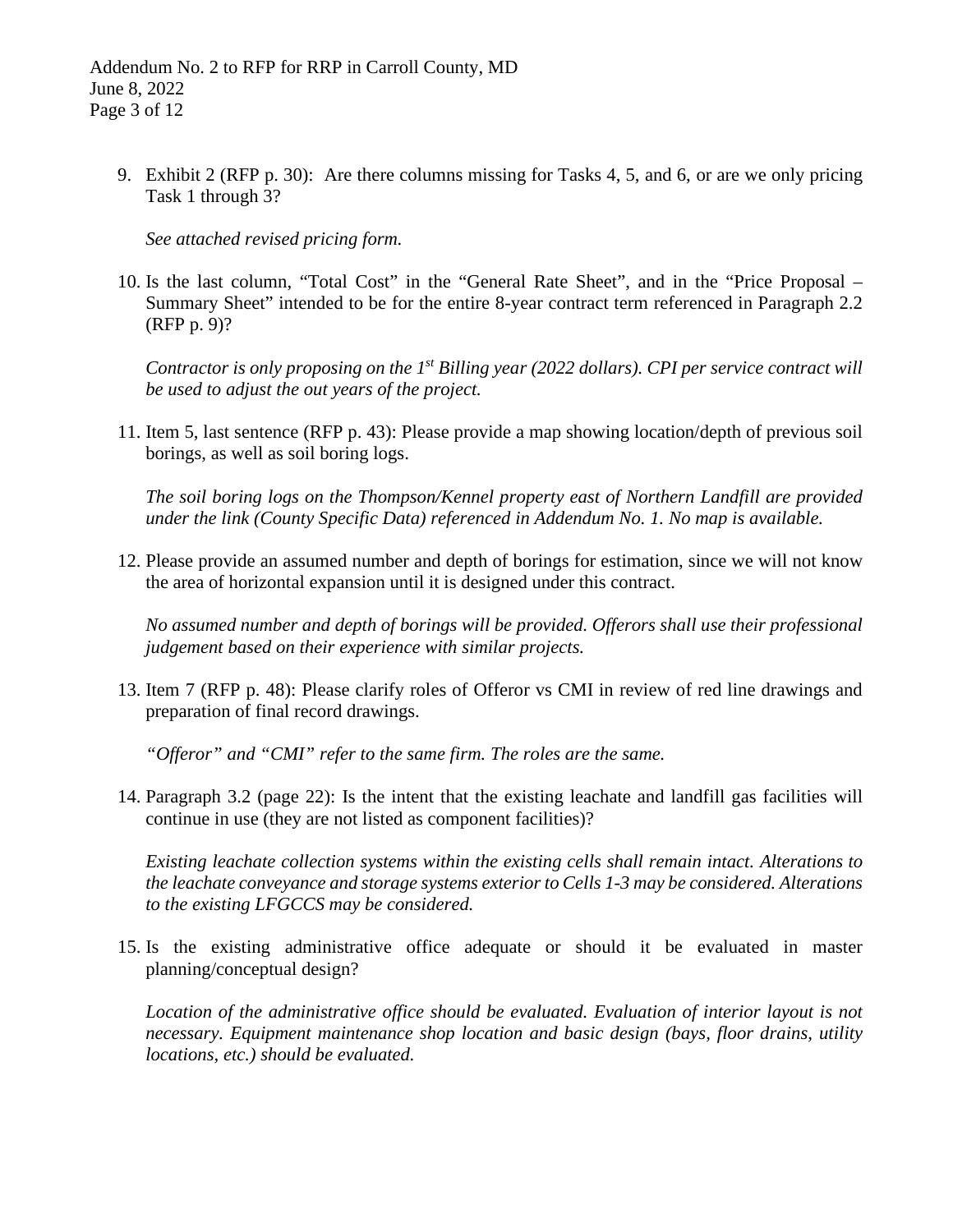16. Paragraph 4.1.1.10 (page 25): Is the reference to Tasks 3 and 4 correct for preparing conceptual plans?

*The Authority strikes 4.1.1.10.*

17. Exhibit 3, Task 3a, paragraph 3 (page 40) indicates that Subcell 4A will be the first subcell within Cell 4 to be designed and built. Does the scope of work cover only Subcell 4A, or multiple subcell constructions, or all of Cell 4 with a bid package for 4A?

*The RFP shall be updated to state that the Design services contractor or team will complete a final (100%) construction level design, permitting, construction bid documents and procurement support for the entirety of Cell 4 (including sub-cells) and placement of liner. Construction shall include the first rain flap diversion berm. The work also includes all associated infrastructure including leachate collection and conveyance system improvements, new storage tanks, force mains, and lift stations, etc.*

*A pre-design study shall be expected from Design Engineer per Task 3a of Exhibit 3.*

*Offerors shall assume a 20-acre Cell 4 footprint with 4-acre sub-cells. Actual size may vary.*

18. Exhibit 3, Design, Project Phases, Phase I, paragraph 2 (page 42): Is wetlands delineation required in the Cell 4 area, or only the expansion area, or both?

*This shall be part of the design evaluation.*

19. Exhibit 3 Design, Project Phases, Phase II, paragraph 6 (page 44): Should the cost for other environmental permit be required besides wetlands, such as Title V/air permitting?

*If applicable, yes.*

20. Will any traffic studies be necessary for MDE permitting?

*Unknown if required by MDE but Offeror will be expected to evaluate traffic plans, including facility entrance/egress on site as this information will inform zoning considerations. Efforts shall include design/permitting of any new site entrance.*

21. An estimated timeframe of 96 months (8 years) was suggested for completion of the entire project as currently scoped. Can you provide some background on how that timeframe was estimated and indicate some expected milestone dates? In particular, when does the County expect that capacity in Cell 3 will be exhausted?

*The estimated 8-year timeframe was based on County internal processes, design of Cell 4 and transfer station, permitting approval by MDE, and construction (bid selection), and other facility design work. A work plan and project schedule is required of Offeror. If the proposed timeframe is less than or more than 8-years, Offeror shall provide reasoning for the modified schedule.*

*At Fiscal Year 2023 projected landfilling rate 27,000 TPY, Cell 3 will have approximately 10 years of life.*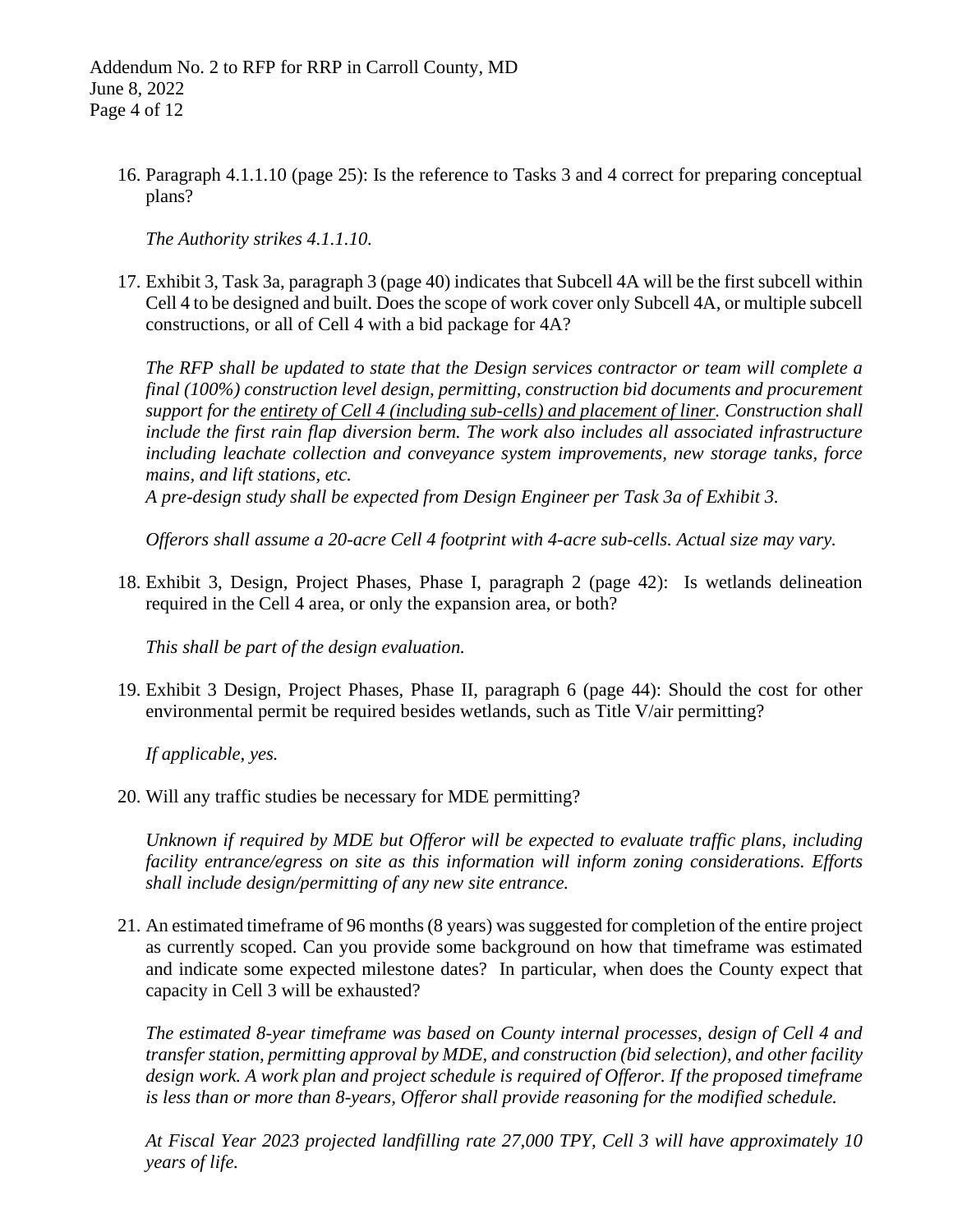22. Will the firm that is successful in being awarded the design work be precluded from future construction management and CQA work?

*This scope of work includes construction management and CQA for Cell 4. Construction management and CQA work will be procured separately for the relocation of the Transfer Station and Landfill expansion (additional waste disposal cells). The Successful firm will not be precluded from participating in a future procurement.*

23. Please confirm that the County is requesting performance bonds for professional engineering design services. Such a requirement is highly unusual and will add unnecessary costs to the project.

*The Authority strikes the performance bond requirement (Appendix 8 of draft contract).*

24. The SOW states that the tasks are those minimally necessary to meet the County's stated project goals. Is there time period for the stated project goals to consider?

*See response to Question 21.*

25. Please confirm that the services to be provided are professional engineering and design services and that the appropriate standard of care is generally accepted professional practices. We are concerned that any other standard may not be insurable.

*The appropriate standard of care for professional engineering and design services under this scope of work shall be defined as ordinary and reasonable care per acceptable industry practices for similar services, circumstances, or conditions.*

26. The standard of workmanship is not a standard that can be covered by the professionals practice insurance policy. Will the County accept the normal standard of care specifying generally accepted professional practices? Neither "highest standard" nor "best skill" is definable by insurance underwriters.

*The County will accept ordinary and reasonable care per acceptable industry practices that are applied for similar scopes of work.*

27. Because professional engineering and consulting firms' insurance will not cover warranties and because it is not appropriate for such firms to offer warranties. Will the County remove the reference to warranties in the final contract?

*Representations and Warranties section of contract shall remain. The Authority strikes warranties as it relates to materials, equipment, tools, and supplies. See updated contract.*

28. It is noticed that the draft service agreement is tailored as a construction contract. Accordingly, many of the terms are not appropriate for a design engineer. Will the contract be modified to reflect the design services of the statement of work?

*Attached is an updated draft contract. See responses to Question 23 and Question 27.*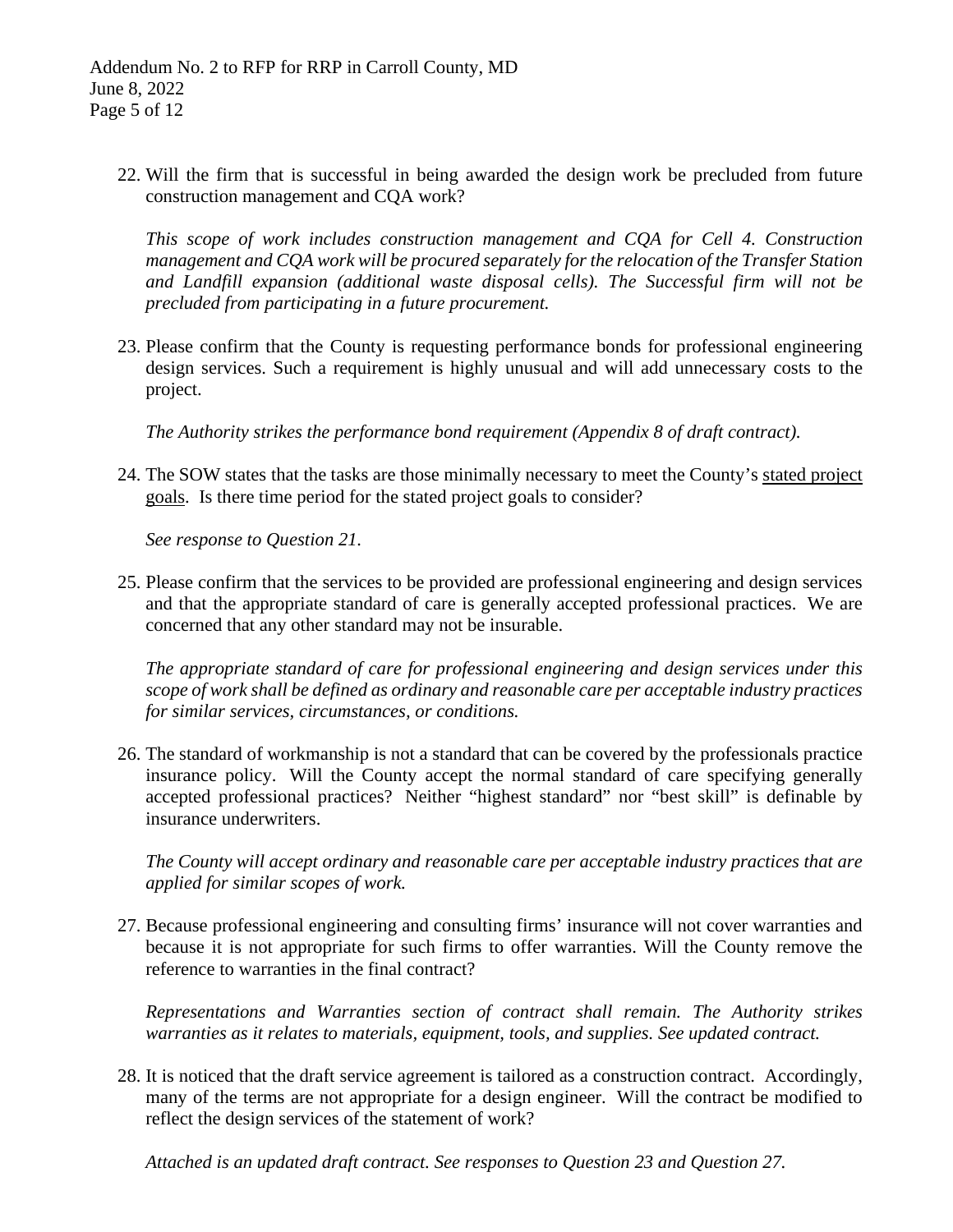29. §6.03: What designs, plans, drawings, and specifications are referred to in this section?

*The Work Specifications are the specification provided by the County.*

30. §10.02: Design and conceptual design requires review and comment by the Authority as part of the process. Please confirm that this clause is appropriate for an engineering services contract.

*Effect of Authority Approvals shall remain as stated.*

31. Professional engineering consulting firms can only indemnify a party to the extent of damages due to its negligence or for which a consultant is legally liable. Will the county agree to adjust the indemnification provisions accordingly?

*Indemnification shall remain as stated. The indemnification provision provides that such indemnification is allowed to the fullest extent permitted by law.*

32. §10.06: Please consider deletion of this clause as this is an 8-year contract and it is impossible to predict changes in law. Often times laws conflict and we will use our best judgement to coordinate differences and so advise the Authority.

*Change in Law section shall remain as stated.*

33. Liquidated Damages are defined and identified at \$100/day. This is highly unusual for engineering services. Will the County consider removing this?

*The Authority strikes liquidated damages. See updated contract.*

34. Will the County accept a contractual requirement to maintain the required insurance throughout the duration of the contract?

*The Contractorshall provide a Certification of Insurance per the Required Insurance of contract.*

35. It is not possible to name the County as an insured on any insurance policy. Will the County accept being named as an additional insured on the contractor's liability insurance?

*Yes - The County shall be named as "an additional insured" for purposes of the Contractor's liability insurance. See updated draft contract.*

36. Contractual liability coverage is included in all general liability insurance policies. It is not possible to provide that coverage on a professional liability insurance policy. Will the County accept an insurance certificate without this requirement?

*Yes. See updated contract.*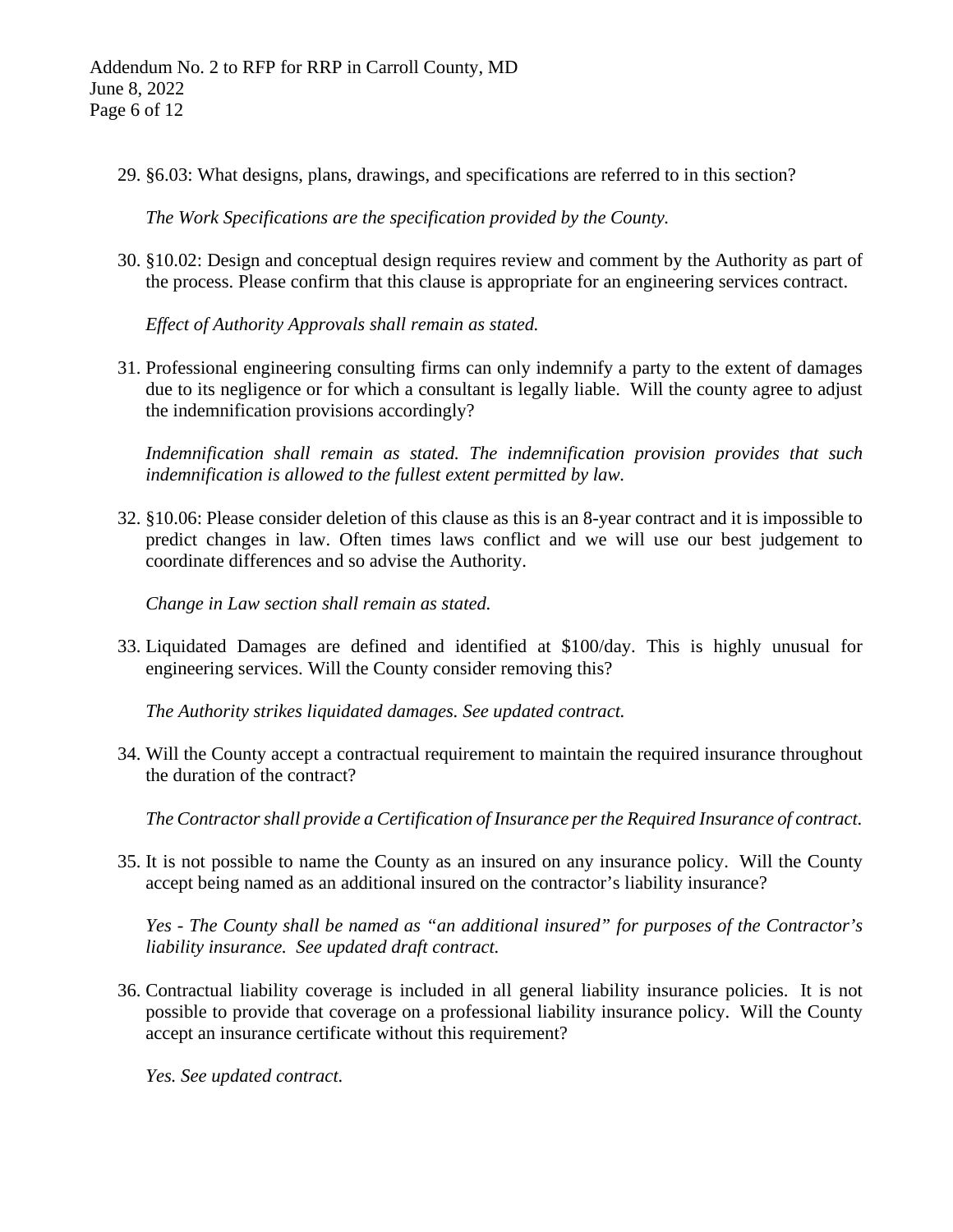37. RFP states: The Offeror must reference at least one project that was completed within the last three (3) years. Does a project in which design is complete, but is under construction meet that requirement?

*Yes.*

38. Can current Authority on-call consultants prepare their proposals assuming the terms and conditions of the on-call contract will apply? Therefore, the on-call consultant would work under the on-call contract and thus not include comments on the draft contract included with the RFP.

*The on-call contracts do not apply to this procurement. See updated draft contract.*

39. Is there a maximum page limit for each section? Can the page limits be clarified, by section?

*Please see Section 1.6 of the RFP. There is a maximum page limit per section. Also see the Answer to Question 48 below.*

40. For Task 3b: Northern Landfill Expansion Design and Permitting Package – Is this also a 100% level design?

*Yes – This is a 100% level design and permitting package. The construction procurement and support will be under a separate procurement.*

41. Section 4.3, p. 14: What is meant by (Offeror's approach to) the "Duration of the Project Schedule" under item #2 in Evaluation considerations?

*The reference refers to the length and feasibility of schedule, based on Offeror's approach to proposed designs.*

42. The SOW calls for conceptual and final design for a Resource Recovery Park (RRP) and for Landfill expansion, but Stakeholder engagement is indicated as "if required". Is the County open to conducting some stakeholder engagement as part of the required Tasks to ensure a broad understanding and gain input/insights from stakeholders to be identified?

*Yes.*

43. Does each team have freedom to suggest changes to Tasks 3a and 3b to streamline effort while meeting the County's needs for design and permitting for landfill expansion?

*Yes, assuming all items identified in scope are addressed.*

44. Are the tasks presented chronologically or does each team have freedom to suggest a project schedule with tasks in a different order that meets the County's overall needs?

*Tasks may be presented in a different order, as long as all of the items identified in the scope are addressed.*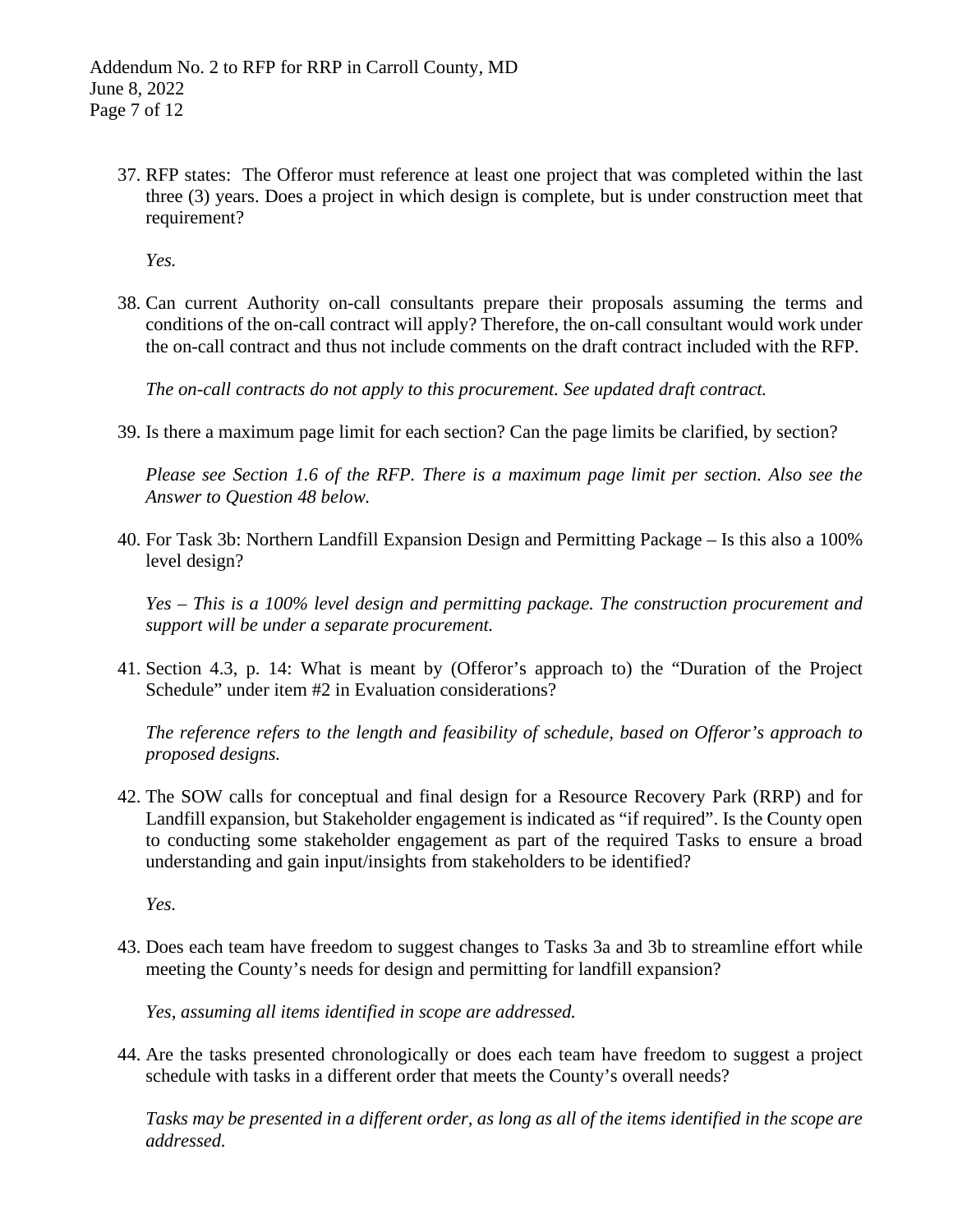45. Section 4.1.1.10 indicates "For each of the Component Facilities described in Task 3 and Task 4, develop three to five conceptual plans at the 30% level and up to three conceptual plans at the 60% level (based upon the comments of the County on the 30% concepts)." Please clarify how this meshes with the detailed requirements described in "Design Project Phases" on pages 41 and following of the RFP. Multiple concepts taken to the 60% design level may incur unnecessary costs.

*The Authority strikes Section 4.1.1.10.*

46. Please confirm that the scope for Task 4a is "three to five conceptual plans at the 30% level and up to three conceptual plans at the 60% level (based upon the comments of the County on the 30% concepts)" for an organics/yard waste acceptance and processing facility. Multiple concepts taken to the 60% design level may incur unnecessary costs.

*The Authority strikes Section 4.1.1.10.* 

47. Do the "three to five conceptual plans at the 30% level and up to three conceptual plans at the 60% level (based upon the comments of the County on the 30% concepts)" apply to Task 4b?

*The Authority strikes Section 4.1.1.10.*

48. Please consider allowing up to five (5) additional pages for "Section 6 – Work Plan and Project Schedule" to provide space for describing our approach to meet the extensive scope of work.

*The Authority will allow up to five additional pages for Section 6.*

49. Contract Recitals, Paragraph 2: Please note that the contract states the County recently acquired 325 acres; however, the RFP states the total acquired property footprint is 326 acres.

*Assume 326 acres.*

50. Under 7.2 of Contract, please define who the "inspector" and "Authority's Representative" are as referenced in the sentence of the section and how they are different from the Authority Project Manager and/or the County.

*See updated contract.*

51. Is there a current utilities map of the site that can be provided to the Offeror upon Award or is it expected that the Offeror will need to locate all potential utilities either through previously received documentation or field investigations?

*Consultant will be required to do their own field investigations.*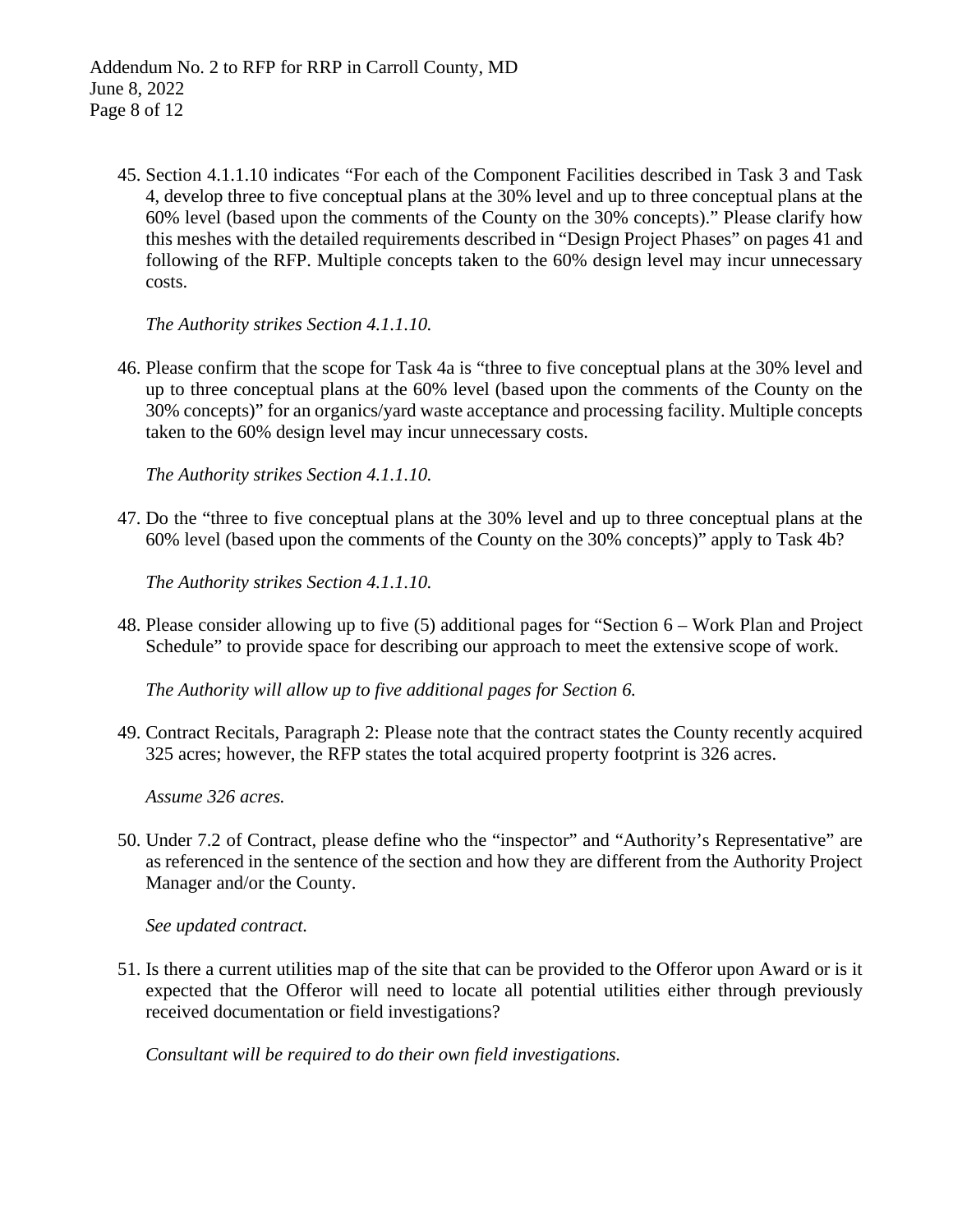52. For the 75% level Resource Recovery Park Master Plan design, is it expected that the Offeror will complete the Master Plan in a separate contract or is expected that all documentation, etc. be submitted to the County for completion by others?

*The design for the Resource Recovery Park Master Plan will be up to a 75% level conceptual design. The final design, permitting, procurement, construction and construction oversight related to Resource Recovery Park will be conducted under separate procurement[s].*

53. Please confirm all Key Personnel resumes submitted can be double sided, single page. Per page 6 of the RFP (Section 4), it is understood that the resumes should be one page; however, in Section 9, the second column title states "double sided".

*Key personnel resumes may be double sided, one page.*

54. Is it expected that a stormwater design and permit application is to be performed based off of the 60% design conceptual layouts? On page 10 of the RFP, Task 4a includes Stormwater Design/Permitting; however, on pages 24 or 25, there is no detailed description for this design and permitting.

*Stormwater management plan will need to be addressed for the 75% conceptual level design of Resource Recovery Park. The Authority strikes the permitting requirement for the Resource Recovery Park, including storm water management.*

55. Please confirm that three (minimum) references are to be submitted each per Prime and Key Subcontractor(s). Or three references in total for Prime and Key Subcontractor(s)?

*Three references are required in total for Prime and Key subcontractors. At least one reference shall be included for the Prime.*

56. It is understood that one of the deliverables for this project will be a 75% Resource Recovery Master Plan Design. Does this mean that a second RFP will be issued for the completion of the Master Plan Design?

*See response to Question 52.*

57. Please confirm that the screening protocol requested in the Paragraph 2 of Exhibit 1 Section A is not required as a part of the proposal submission and will be composed/submitted following Proposal Award.

*The screening protocol is required of design contractor/team awarded the contract and is not part of the proposal submission.*

58. Please confirm that it is assumed any permit fees will be paid for directly by the Authority/County.

*Permit Fees will be paid by the County.*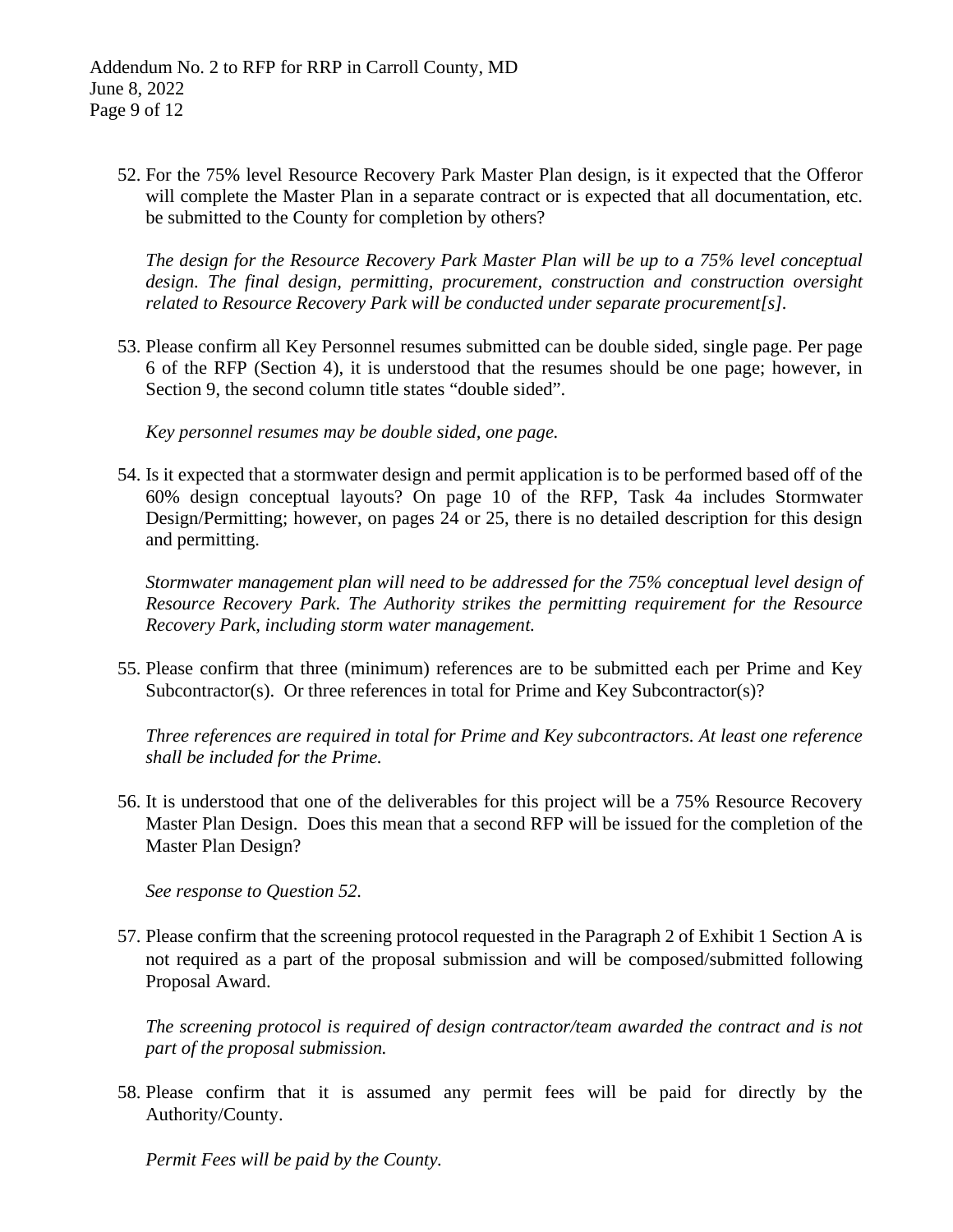59. For design level estimates, shall a lab and field test cost be assumed? Presently the RFP states that NLF Expansion and Cell 4 Design is to be designed following Task 2, which, most likely, provided information that could impact how Task 3 is completed.

*Yes.*

60. Is aerial imagery and topography captured by drone acceptable?

*Yes.*

61. Please advise if all meetings will be in person or completed via electronically?

*There will be in person and Teams Meetings*

62. For Task 6, does Webex have to be used for Stakeholder meetings or can another platform provided by the Offeror be used?

*The Offeror may use other web-hosting platforms for the meetings, subject to County IT restrictions.*

63. Is the Offeror responsible for completing meeting minutes for all meetings highlighted in Tasks 6 and 7?

*Yes.*

64. For the electronic residential/commercial survey, is there a specific program that should be used?

*No.*

65. Is AutoCAD Civil 3D an acceptable format for electronic drawing submissions? Or AutoCAD Civil 3D files converted to be used in Bentley Microstation V8 format?

*AutoCAD Civil 3D is acceptable.*

66. Is the Design Kickoff Meeting for Tasks 3A and 3B to occur in person or remotely?

*In Person.*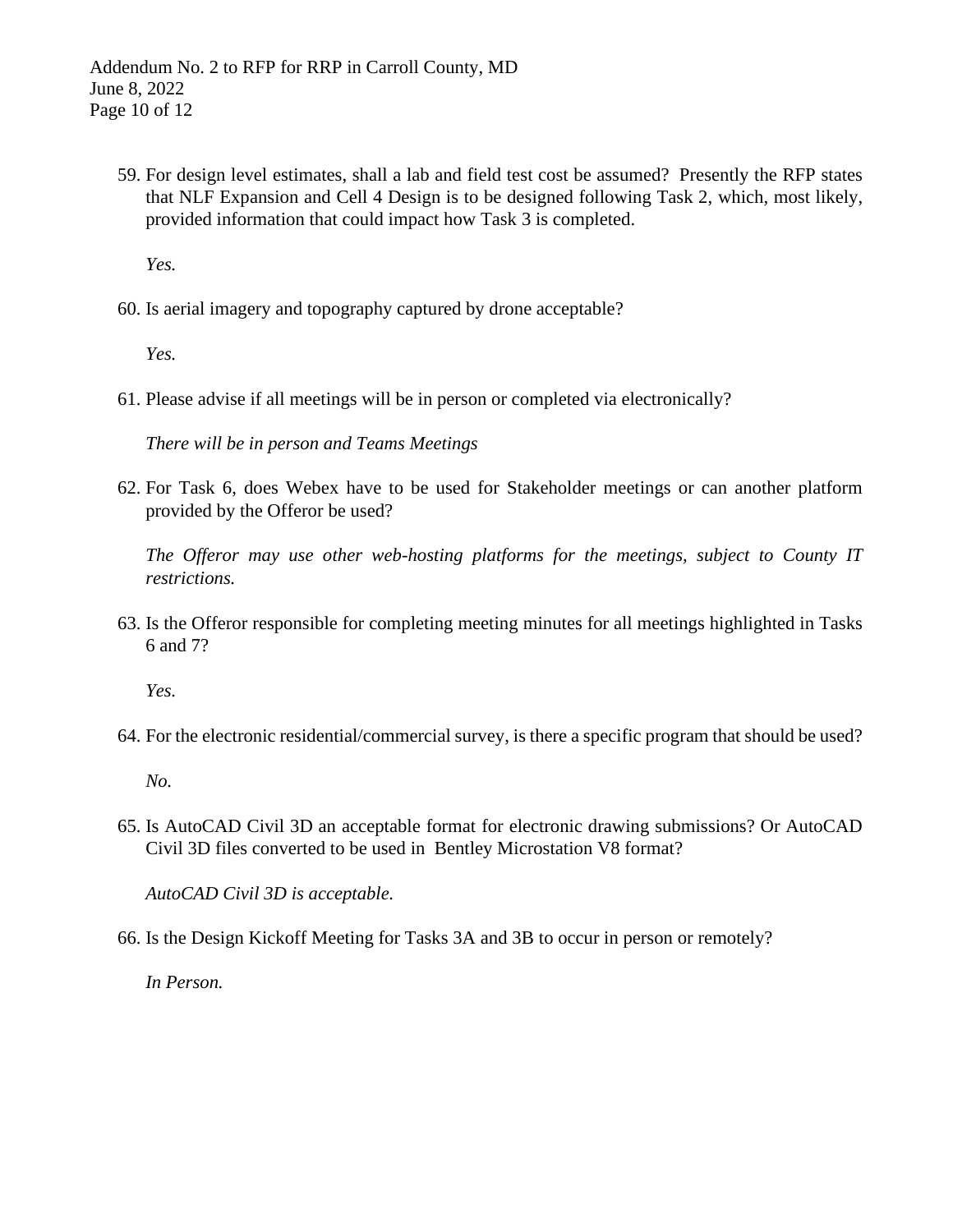67. It is understood that Task 3B shall require the performance of geologic, hydrogeologic, geotechnical and other investigations for determination of a suitable landfill expansion under Exhibit 3, Phase I, Paragraph 5. Has the County recently performed any investigations around Cell 4 predominantly with regards to any hydrogeological studies to confirm that the permitted subgrade is still suitable? Please provide a copy of the design documents prepared by SCS Engineers, as referenced in Exhibit 3, Project Description, Task 3a, Paragraph 1.

*No recent investigations around Cell 4 have been conducted. County will provide the design documents prepared by SCS.*

68. Are the Federal and State Permits listed under Exhibit 3, Phase II anticipated to be required for Task 3A completion and/or Task 3B completion?

*Yes – For Task 3A and Task 3B.*

69. Exhibit 3, Phase III references to Cell XX, which matches cell reference in Exhibit 3, Project Description Task 3b; however, Exhibit, Phase III is only meant for Task 3a. Please confirm all references to Cell XX should be Cell 4.

*The reference to Cell XX under Phase 3 – Construction Documents (Task 3a only) should be Cell 4.*

70. Please advise if a total cost for Bidding Phase Services shall be assumed for the proposal.

*Bidding support costs shall be assumed for Cell 4 construction.*

71. Is the Offeror responsible for composing meeting minutes during the Construction or will these be completed by the CM/I?

*Meeting minutes will be prepared by design engineer/team (Offeror) as it relates to Cell 4.*

72. How many days should be assumed for the construction schedule?

*The construction schedule shall be proposed by the Design services contractor/team*

73. Please advise if a total cost for Construction Phase Services shall be assumed for the proposal? If not, please advise how many meetings attended shall be assumed, how many RFIs responded to, submittals reviewed, and additional site visits/conflict meetings attended? Can it be assumed the progress meetings for the construction project will occur on a monthly or bi-weekly basis?

*Costs for bid support services and CQA shall be included for the Cell 4 construction phase services. Progress meeting during construction project may be bi-weekly or monthly at the Authority's discretion. Offeror shall use its own professional judgement/experience and propose the number of meetings, RFIs, submittals reviewed, and additional site visits. Offeror shall provide a description of how they will break out the RFI effort (unit cost, etc.).*